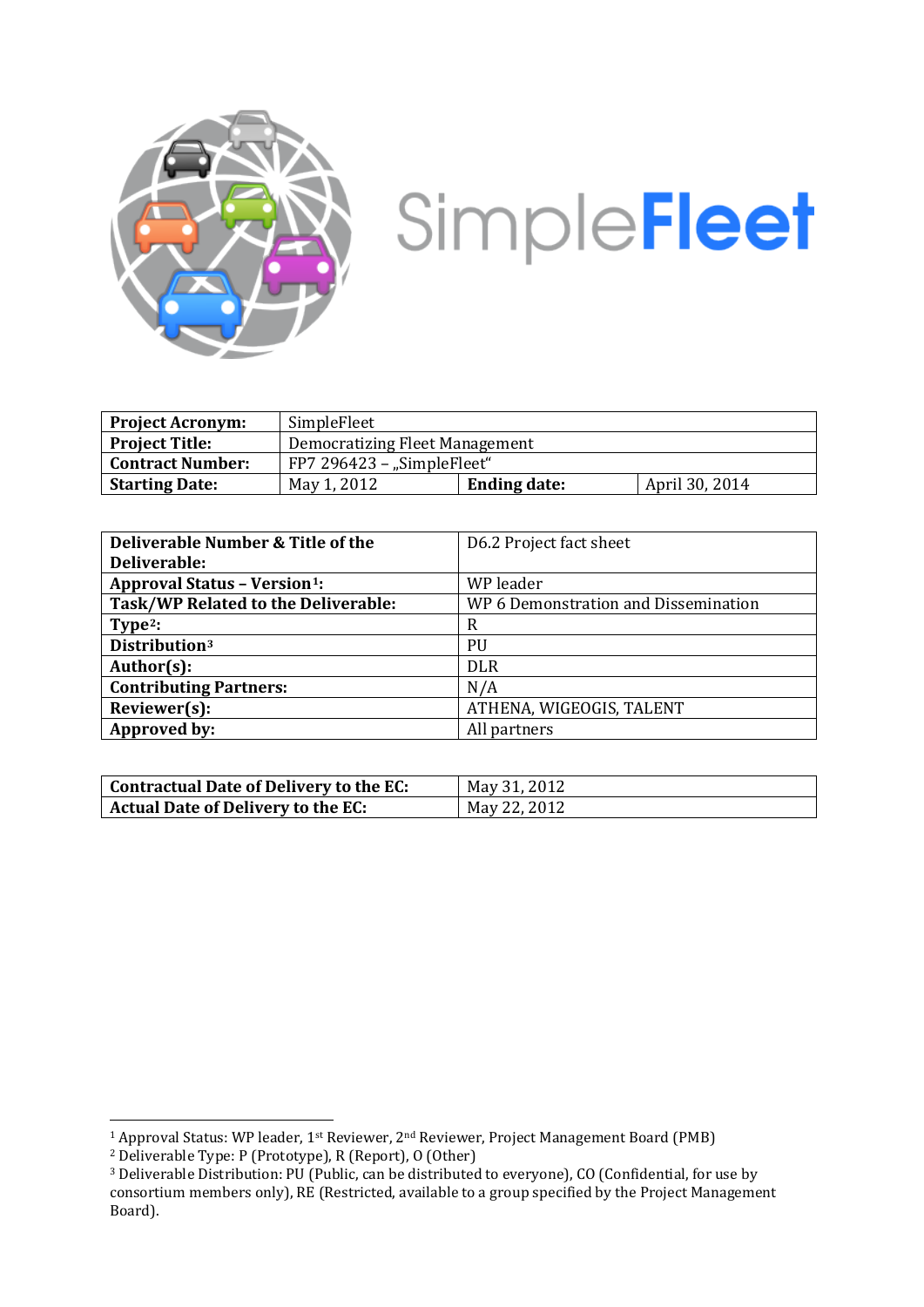| Abstract:        | GPS positioning devices are becoming a commodity sensor platform with the            |  |  |
|------------------|--------------------------------------------------------------------------------------|--|--|
|                  | emergence and popularity of smartphones and ubiquitous networking. While the         |  |  |
|                  | positioning capability has been exploited in location-based services, so has its     |  |  |
|                  | spatiotemporal cousin, tracking, so far only been considered in costly and complex   |  |  |
|                  | fleet management applications.                                                       |  |  |
|                  | The proposed project, SimpleFleet will make it easy for SMEs, both, from a           |  |  |
|                  | technological and business perspective, to create (Mobile) Web-based fleet           |  |  |
|                  | management applications. For this purpose, we build a large data pool comprising     |  |  |
|                  | base data such as maps and traffic data from dedicated providers. A simple           |  |  |
|                  | interface will provide a means to connect user-contributed data streams to this      |  |  |
|                  | pool. In addition and to increase the market potential of the data pool, we also     |  |  |
|                  | want to address the related geomarketing domain, which uses travel information       |  |  |
|                  | in various geo-statistical analysis methods as well as visualizations of the data to |  |  |
|                  | be used in online and print publications.                                            |  |  |
|                  | An algorithmic framework dubbed "TrafficIntelligence" that includes map-             |  |  |
|                  | matching algorithms, vehicle routing services and a statistics package will utilize  |  |  |
|                  | the collected data and provide value-added service. SMEs will be able to access the  |  |  |
|                  | data and services by means of a Web-based API, a Software Development Kit            |  |  |
|                  | (SDK) wrapping API access for specific languages and environments and                |  |  |
|                  | Application Frameworks for rapid application development for target platforms        |  |  |
|                  | such as Web (JavaScript), and iPhone and Android mobile platforms.                   |  |  |
| <b>Keywords:</b> | Fact Sheet, SimpleFleet, Fleet Management, Traffic, Transportation, Optimization,    |  |  |
|                  | Route Planning, Vehicle Routing, Online Routing, Floating Car Data, FCD, FCD data    |  |  |
|                  | pooling, Tracking Data, Spatiotemporal Tracking, Probe Vehicles, Speed Profiles,     |  |  |
|                  | Mobile Phones, Smartphones, GPS Tracking, Geomarketing, Traffic Visualization,       |  |  |
|                  | Traffic Message Channel, TMC, Data Aggregation, Data Fusion, Business                |  |  |
|                  | Intelligence, Map Matching, iPhone, iPhone App, App                                  |  |  |

Project Coordinator

| <b>Company Name</b>            | Deutsches Zentrum fuer Luft- |
|--------------------------------|------------------------------|
|                                | und Raumfahrt e.V.           |
| Name of                        | Mr Uwe Molzberger and/or Mr  |
| Representative(s)              | Dominik Schwarzer            |
| <b>Address</b>                 | Linder Höhe, 51147 Koeln,    |
|                                | Germany                      |
| <b>Phone number</b>            | +49 (0)2203 601-3215         |
| <b>Fax number</b>              | +49 (0)2203 601-4545         |
| E-mail                         | Uwe.Molzberger@dlr.de,       |
|                                | Dominik.Schwarzer@dlr.de     |
| <b>Project Website Address</b> | www.simplefleet.eu           |

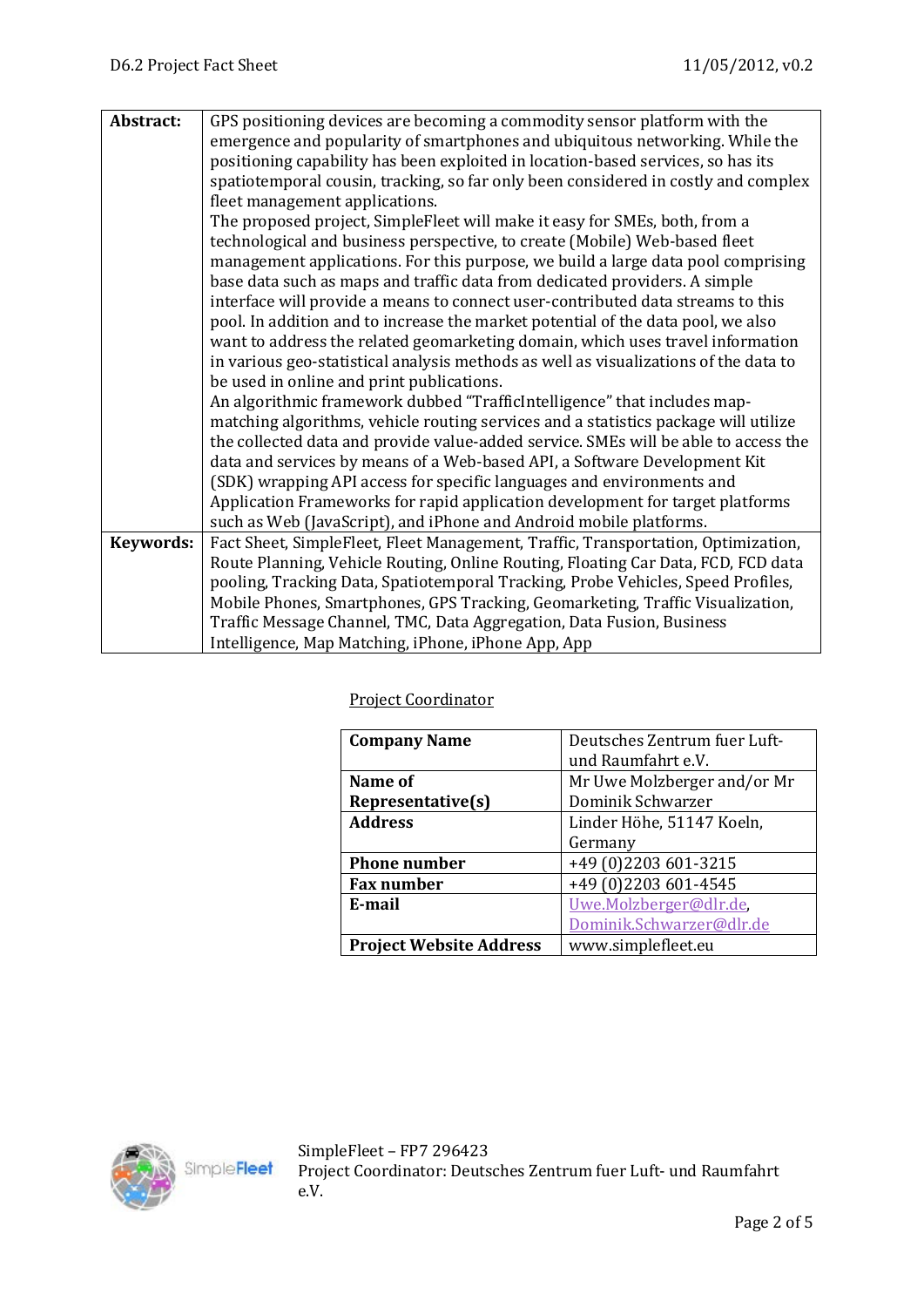## VERSIONING AND CONTRIBUTION HISTORY

| Version | Date       | <b>Introduced Modifications</b> |             |
|---------|------------|---------------------------------|-------------|
|         |            | <b>Reason for Modification</b>  | Modified by |
| 0.1     | 10.05.2012 | Initial version                 | <b>DLR</b>  |
| 0.2     | 22.05.2012 | Review by all partners          | <b>DLR</b>  |
|         |            |                                 |             |
|         |            |                                 |             |



SimpleFleet – FP7 296423 Project Coordinator: Deutsches Zentrum fuer Luft- und Raumfahrt e.V.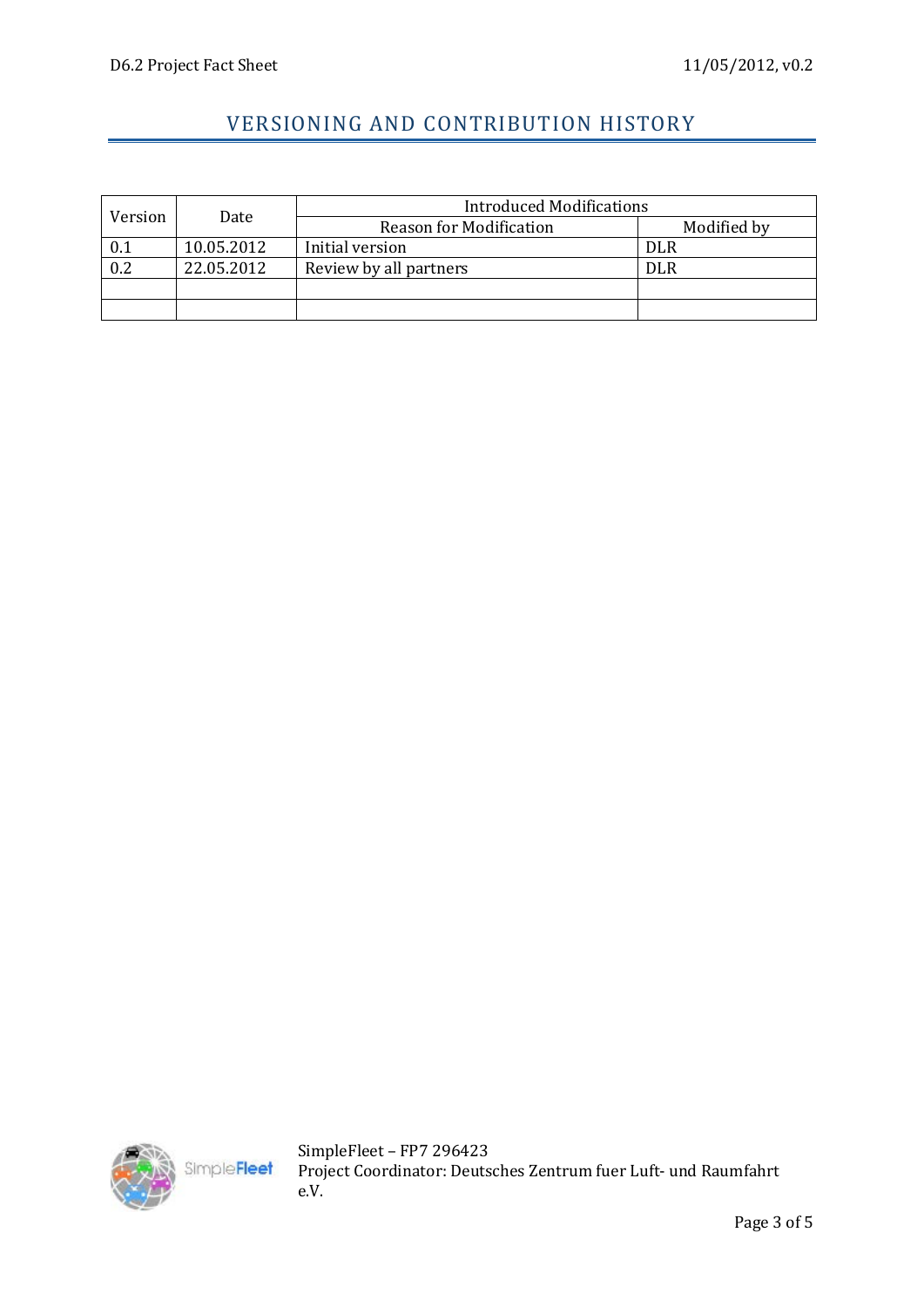## DEMOCRATIZING FLEET MANAGEMENT

| KEY FAUIS                  |                                                                                                                                                             |  |
|----------------------------|-------------------------------------------------------------------------------------------------------------------------------------------------------------|--|
| Project Type:              | Theme FP7-ICT,<br>Subprogramme Area:<br>ICT-2011.4.1 SME Initiative on Digital Content<br>and Languages                                                     |  |
| <b>Project Start Date:</b> | May 01, 2012                                                                                                                                                |  |
| <b>Project Duration:</b>   | 24 months                                                                                                                                                   |  |
| EU contribution:           | EUR 1 409 000                                                                                                                                               |  |
| Coordinator:               | Deutsches Zentrum fuer Luft und Raumfahrt<br>e.V.<br>Mr Uwe Molzberger and/or Mr Dominik<br>Schwarzer<br>Uwe.Molzberger@dlr.de,<br>Dominik.Schwarzer@dlr.de |  |

## KEY FACTS

#### CHALLENGES

Fleet management solutions become important even for small SMEs operating only few vehicles, since they allow them to

- optimize their transportation tasks<br>• minimize operating cost and maxim
- minimize operating cost and maximize profit.

Existing solutions however are

- too complex
- too expensive.

An accurate picture of the traffic condition in time and space is of vital importance for route planning (vehicle routing) and for route supervision services (online routing). While speed profiles, i.e., travel time trends in road networks, can be used for planning purposes, online routing requires live traffic data.



SimpleFleet – FP7 296423 Project Coordinator: Deutsches Zentrum fuer Luft- und Raumfahrt e.V.